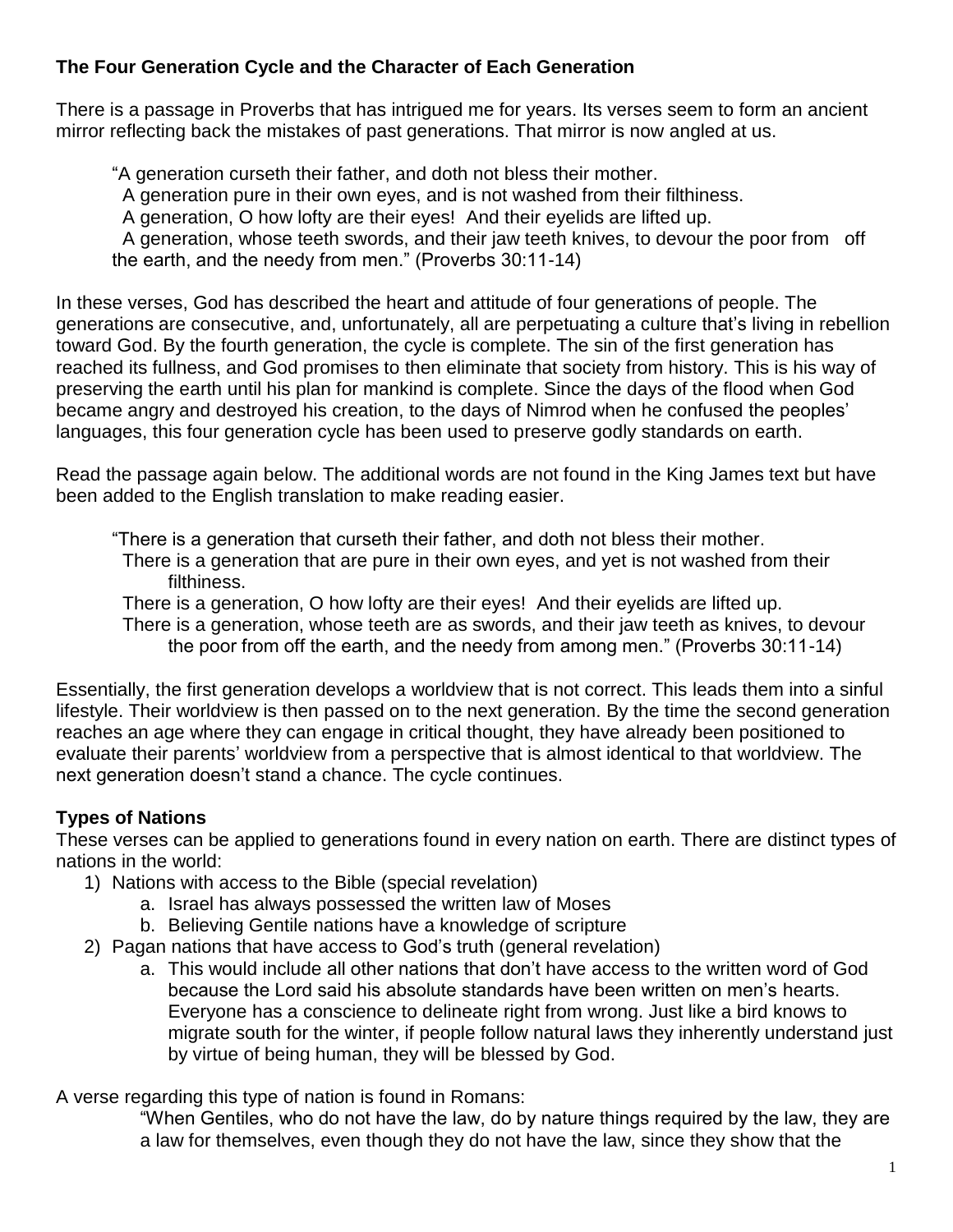#### **Generation Number One: A Generation That Curses Their Fathers**

In Deuteronomy 11:18-21, Hebrew parents are told to:

"Fix these words of mine in your hearts and minds; tie them as symbols on your hands and bind them on your foreheads. Teach them to your children, talking about them when you sit at home and when you walk along the road, when you lie down and when you get up. Write them on the doorframes of your houses and on your gates, so that your days and the days of your children may be many in the land that the Lord swore to give your forefathers, as many as the days that the heavens are above the earth."

The parents had a responsibility to introduce their children to the living creator. The command explains that if each generation strives toward righteousness, they will continue to enjoy the land promised to them by God. If offspring are righteous, the nation has the potential to go on forever, never to be driven from the land.

Proverbs 30:11 is about the beginning of a spiritual and moral decline that will eventually span four generations. The decline begins when one generation curses the righteous ways taught to them by their fathers and refuses to show gratitude to their mothers.



#### **Curse**

Hebrew Word: qalal Hebrew Pronunciation: /kaw-lal/ Root Meaning: "be light" Literal Meaning: "small" Figurative Meaning: "trifling, vile" Translated Meaning: "to bring contempt, to despise"

The first generation curses the very men who instructed them in the ways of the Lord—their fathers. This generation considers their righteous heritage a trivial, insignificant thing. This is what Esau did in when he decided that a bowl of stew was more valuable than his father's blessing.

### Genesis 25:34 says:

"So Esau despised his birthright."

Esau was heir to Abraham and Isaac's estate, which included the covenant with God. Yet Esau "cursed" it all in the name of his immediate need for soup.

In Proverbs, we aren't just talking about one immature teenager; we're talking about an entire generation. The parents of this generation have tried to hand them the knowledge of God and his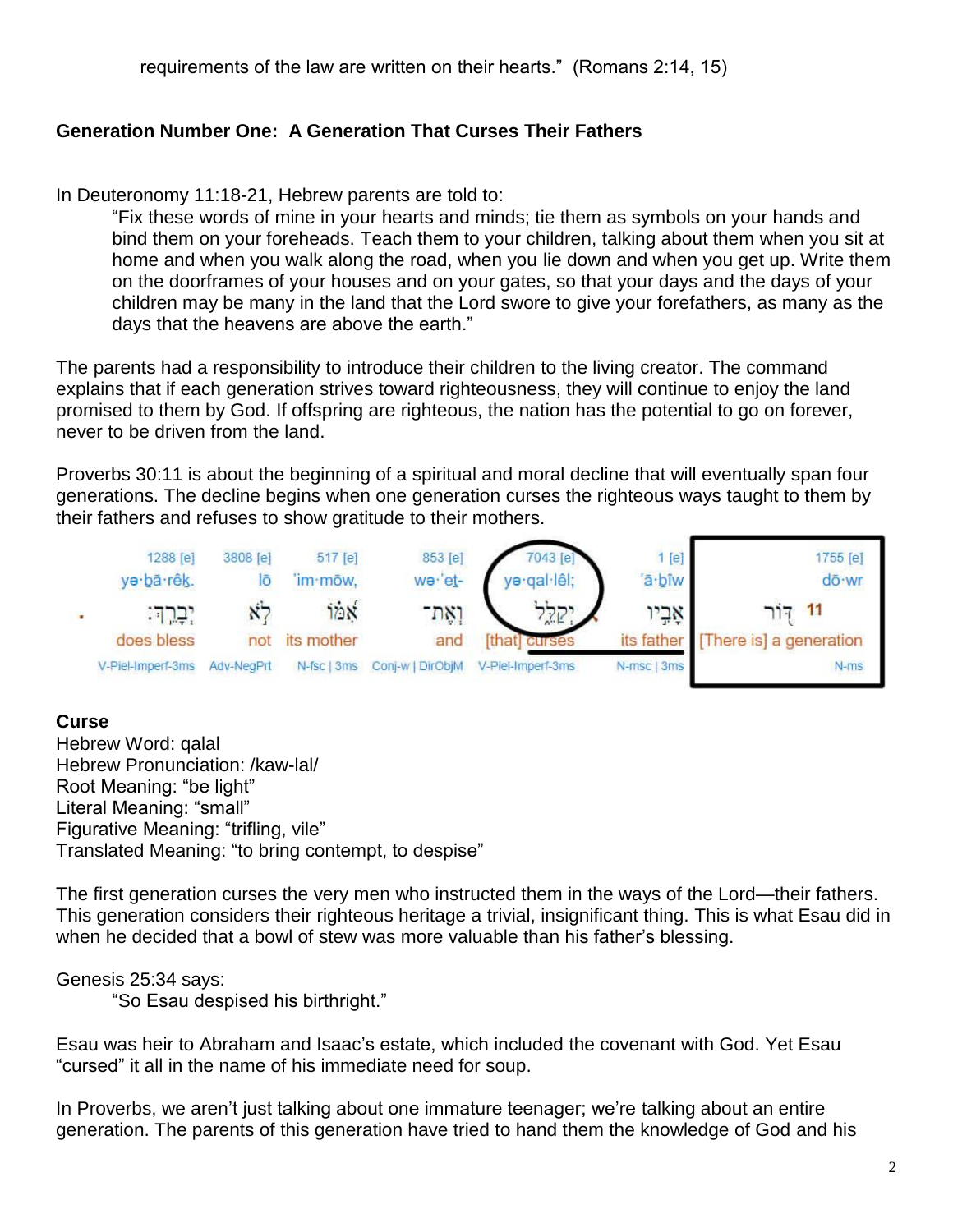eternal plan, but their response was like that of Esau. They choose to sell eternity for a moment in time.

This same generation also "did not bless their mothers."



## **Bless**

Hebrew Word: barak Hebrew Pronunciation: /baw-rak/ Root Meaning: "to kneel"

The association between "kneel" and "bless" is in the old custom of taking a child on one's knee to pronounce a blessing on him.

The Jewish mother was instrumental in passing down knowledge of God and scripture to her children. We see this in Proverbs 1:8:

"Listen, my son, to your father's instruction and do not forsake your mother's teaching. They will be a garland to grace your head and a chain to adorn your neck."

A generation that "does not bless their mothers" is a generation that does not thank their mother for the good teaching she provided. They aren't grateful for their godly heritage.

## **Generation Number Two: A Generation Who Are Pure in Their Own Eyes**

"There is a generation that are pure in their own eyes, and yet is not washed from their filthiness." (Proverbs 30:12)

| 7364 [e]<br>ru hās.                                          | 3808 [e]   | 6675 [e]<br>ū·mis·sō· ā·tōw,  | 5869 [e]<br>be 'ê nāw; | 2889 [e]<br>tā·hō·wr | 1755 [e]<br>dō · wr                    |
|--------------------------------------------------------------|------------|-------------------------------|------------------------|----------------------|----------------------------------------|
| $\cdot$ $\left( \begin{array}{c} 1 \\ 1 \end{array} \right)$ |            | ומצאתו                        | בעיניי                 | טהור                 | 12                                     |
| is washed                                                    | not        | and [Yet] from its filthiness | in its own eyes        |                      | [that is] pure [There is] a generation |
| V-Pual-Perf-3ms                                              | Adv-NeaPrt | Conj-w, Prep-m   N-fsc   3ms  | Prep-b   N-cdc   3ms   | Adj-ms               | $N-ms$                                 |

The second generation is raised to reject a universal code of right and wrong. They don't believe in a holy and righteous God, so they don't have an ultimate standard to compare themselves to. They are "pure in their own eyes" even though they are full of sin.

This generation creates its own rules and establishes its own value system. They develop theories and philosophies that are logical to the human mind but contrary to the divine view. They are eager to accept *anything* that makes sense after it has been evaluated by a judgment system based solely on human reasoning.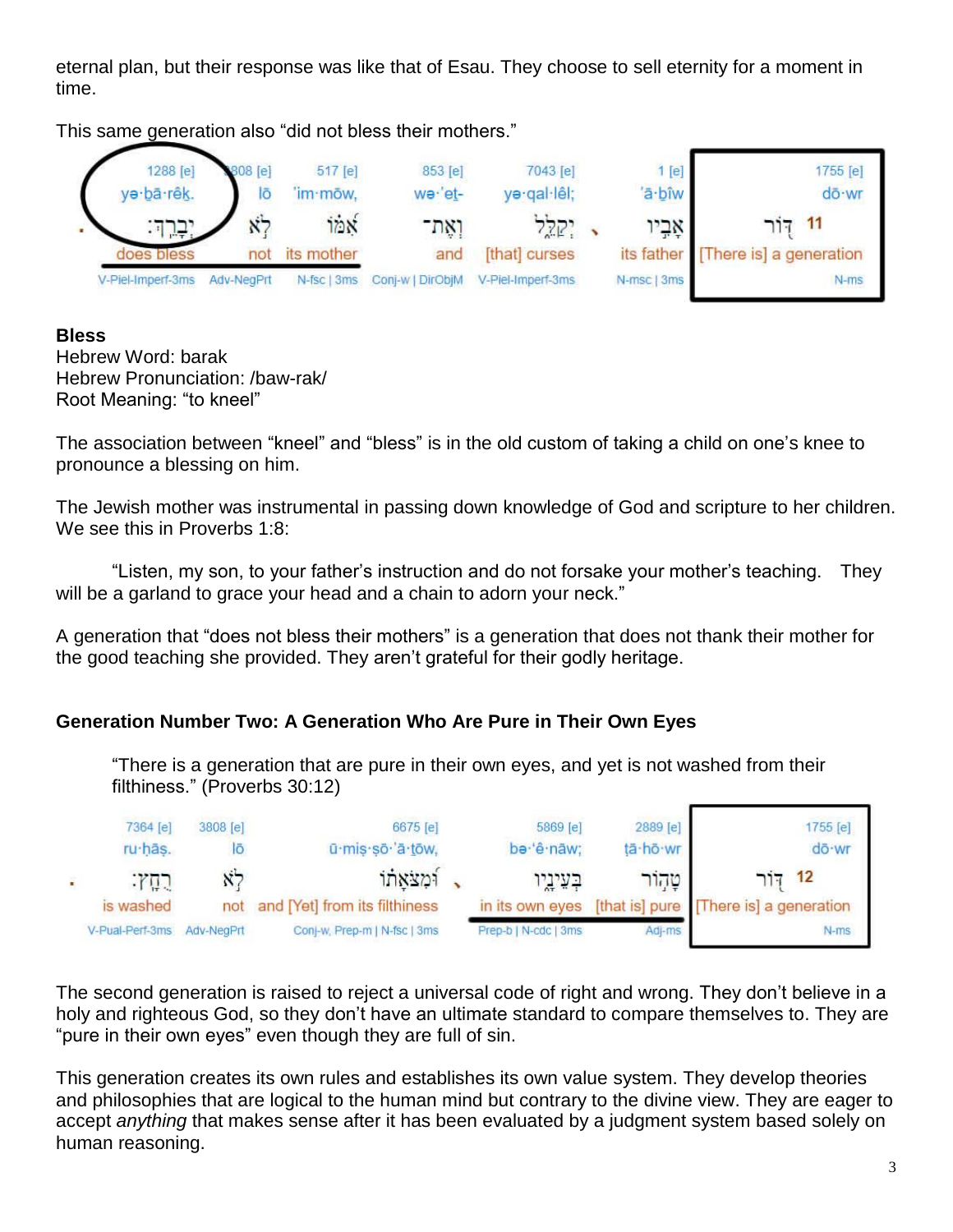### **Generation Number Three: A Haughty and Disdainful Generation**



The NIV says "There are those whose eyes are ever so haughty, whose glances are so disdainful." This is a description of the third generation. Their "eyes are so haughty" because they are filled with pride and arrogance. They have been raised by parents who failed to acknowledge the sin nature, so they established their own ethics according to personal preferences. Now they have a very high evaluation of themselves and believe they should get whatever they want. They are self-absorbed and spend all their time fulfilling new desires.

Their "glances are disdainful" because they rationalize that nothing is as important as their own happiness. Thus, the third generation is the "Me Generation." Children raised by this generation spend their formative years with extremely self-centered parents. Divorce is rampant because the "quest for happiness" is paramount. Doing whatever it takes to "find oneself" is an epidemic. This generation lives constantly looking for something better but often dies unfulfilled and alone thanks to their selfish choices.

### **Generation Number Four: A Generation Whose Teeth are Swords, With Knives Set in Their Jaws**

"There is a generation whose teeth are as swords, and their jaw teeth as knives, to devour the poor from off the earth, and the needy from among men." (Proverbs 30:14)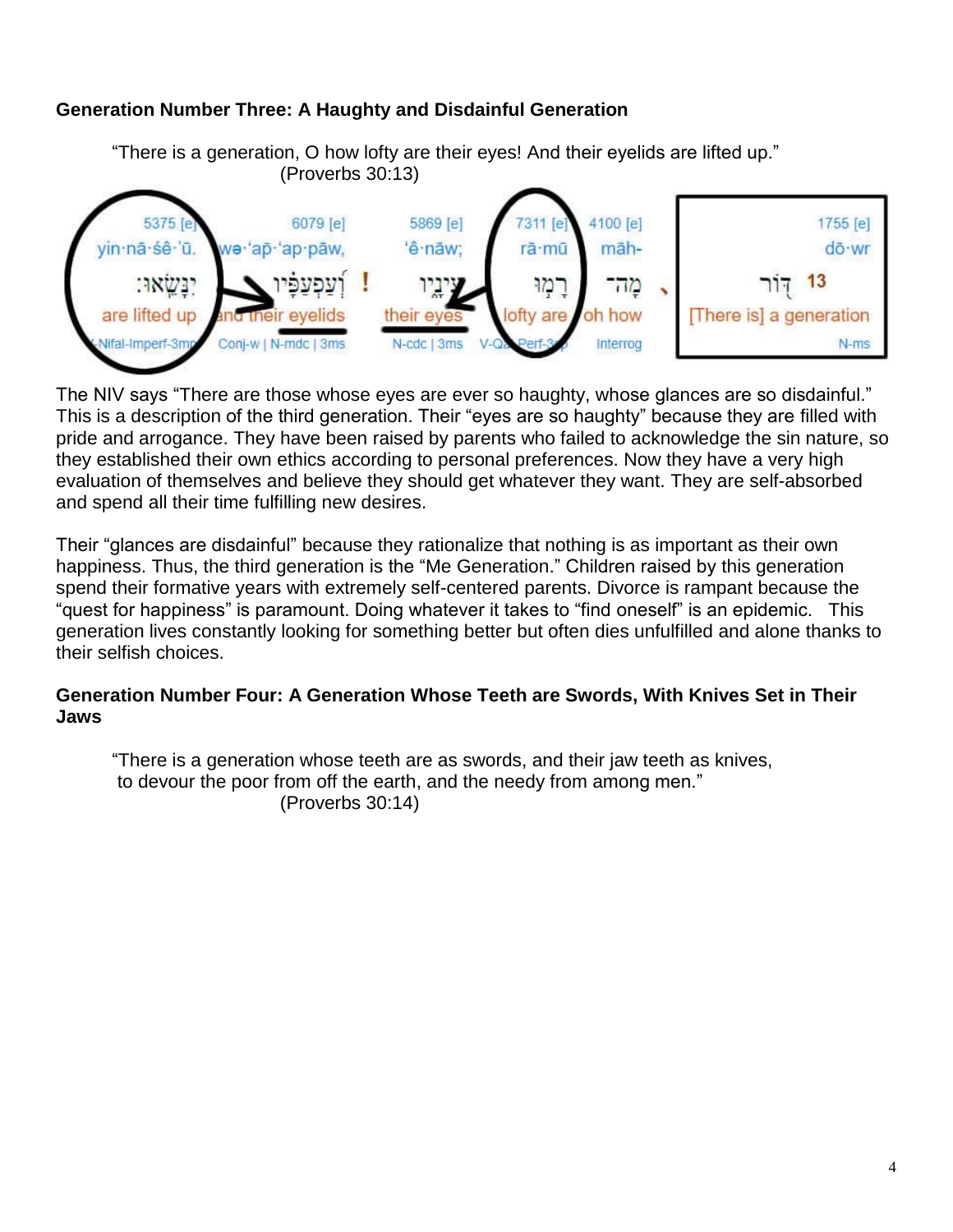

In the four generation sequence, the fourth generation is the most violent. They are oppressive and abusive, taking advantage of anyone who is weak. Their insatiable desires make them cruel. When this generation is old enough to gain control of the government, their tyranny can only be stopped through foreign invasion.

Israel had a generation like this described in Amos 8:4, "You trample the needy and do away with the poor of the land." This type of behavior indicates the fourth and final generation of a society. In reference to that generation of Israel, God said, "The time is ripe for my people Israel; I will spare them no longer."



### **Psalm 14** 1 The fool says in his heart, 'There is no God.' They are corrupt, their deeds are vile; there is no one who does good.'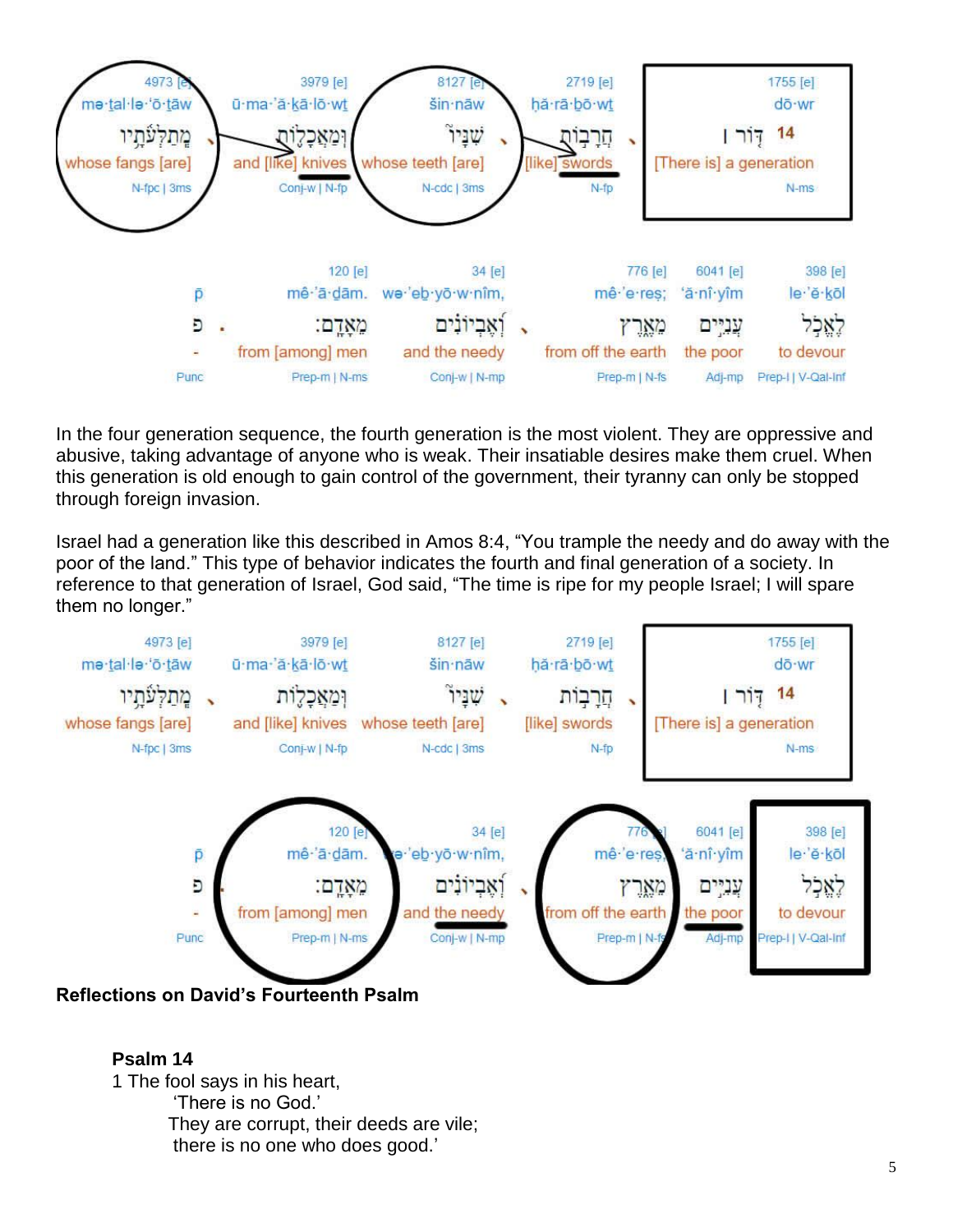2 The Lord looks down from heaven

on the sons of men

to see if there are any who understand,

any who seek God.

3 All have turned aside,

 they have together become corrupt; there is no one who does good, not even one.

4 Will evildoers never learn—

 those who devour my people as men eat bread and who do not call on the Lord?

The generational cycle is again hinted at here in Psalm 14. It begins when the fool says "there is no God." This is exactly what happened in the first generation. In verse 2, there is no one left who has a correct understanding of God and his ways. In the same way, a new philosophy for life takes hold in the second generation. God then sees that all have become corrupt. Everyone is sinful and looking only to fulfill their own desires. This is just like the third generation. Next they "devour people as men eat bread." This is similar to the fourth generation.

### **A Look at Ages in the Scripture**

Before the flood, men lived much longer. Adam is recorded to have lived 930 years, and his son Seth lived to be 912. It is believed that mankind used to live longer because man was created perfect and the earth's environment was perfect and originally encircled with a layer of water.

When Adam sinned, the fall of man (in a spiritual sense) was complete. Men were totally separated from God. Yet, physically and mentally, Adam and Eve remained perfect. They had no genetic problems. They had no physical malfunctions. Their bodies were better than ours today. This could have resulted in a longer lifespan.

Also, the earth's environment was perfect at the time. There were no diseases until after the fall of man, and the earth was originally encircled with a layer of water (Genesis 1:6-8). This layer protected mankind from dangerous radiation. During the flood of Noah, this water fell to earth. Since that time, the earth has been exposed to waves of solar radiation. Scientists have learned that ultraviolet light from the sun intensifies the aging process and contributes to skin cancer and cataracts. (An example of this would be the Apollo astronauts who got cataracts an average of seven years earlier than other astronauts.) Scientists also found that ultraviolet exposure alters the immune response by changing cell structure.

Immediately after the flood, men were given less years to live. Noah's son Shem lived to be 500, and the first generation born after the flood lived an average of 400 years. After the Tower of Babel, we see those numbers cut in half again. Abraham's father dies at 205, and the years of life continue to decrease with each generation: 209, 207, 200, 119.

Therefore, the length of a generation in Adam's day was longer than the length of a generation after the flood (Shem's day). And a generation in Abraham's day (about 100 years) was longer than a generation in David's day (40 years). The 40 year generation has remained constant until the present time.

### **What is a Generation?**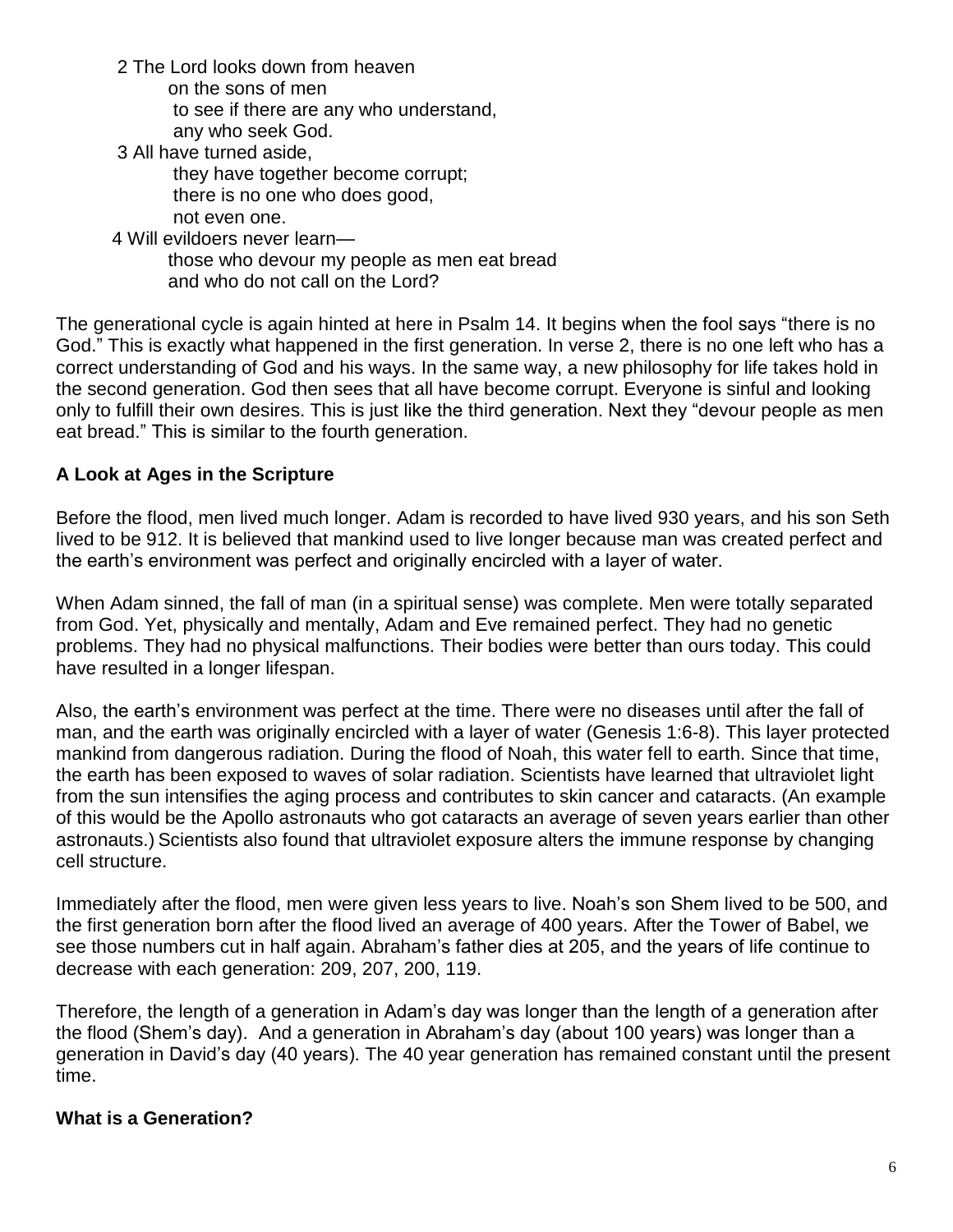Since Israel was established as a nation at Mount Sinai, a "generation" was determined to be a period of time lasting forty years. In Exodus, God made his people wander around in the wilderness for an entire generation. The Old Testament says:

"He made them wander in the desert for forty years, until the whole generation of those who had done evil in his sight was gone." (Numbers 32:13)

The Hebrew word for generation is "dor." It means "a revolution of time such as an age or generation, roughly the period of time from one's birth to one's maturity, which in the Old Testament corresponds to a period of about 40 years."<sup>1</sup> When Moses was 80, Joshua was 40. Together, they represented the leadership of the first and second generations.

## **Recognizing 160 Years of Decline**

If the people of a generation turn away from God, they begin a decline that will end with the annihilation of their great-grandchildren. This four generation process takes 160 years, starting with the original sin of the great-grandparents and then passing through three more generations (each 40 years in length). In this way, God is merciful by withholding his final judgment. He grants the nation many years and, therefore, many chances to repent and flee from evil.

This process has been repeated for hundreds of years through many generations. It can be very difficult for a family, culture, or nation to identify the sin of their forefathers, the reason the process began in the first place. Later we will see that this was a problem for the northern ten tribes of Israel when they didn't repent for the sin of Jeroboam.

### **This Generation**

As we look at our own generation, it can be hard to honestly judge ourselves in light of God's standards. It's hard because our society has suffered such an erosion of absolute values. This is combined with the fact that most churches in our nation aren't helping to reverse this erosion. Instead they consider "an understanding of the Bible" to be one of many optional activities for churchgoers. I have seen full color brochures from churches offering evening activities like the ones below. Can you identify what's wrong with this list?

Wednesday night choices:

- a) Fishers of Men Basketball League bring your unsaved friends!
- b) Financial Planning for Families being a good steward while in debt
- c) The Maker's Diet improving your temple God's way
- d) Overview of the Gospels for those who want to get serious about the Bible
- e) Children's Church Games, Snacks, Contests, Videos, and more!!!
- f) Martha's Kitchen Home decorating techniques (\$30 supplies fee)
- g) Solitary Living Surviving as a single in a postmodern world
- h) Building Committee Meeting

Now don't get me wrong, these activities aren't bad. But what's wrong with this list is that studying the Bible is just one of many options. It's only for the Christian whose ready to "get serious." This list gives us insight into many churches today. The underlying assumption is that if you are involved in *any* church activity, you must be walking the straight and narrow. The theory is that if churches get people involved, those people will be committed to attending church. While everyone would agree we need people in churches, it's not good if the only reason churches are filled is because everyone's involved with church-related programs and, therefore, feels obligated to go on Sundays. Many people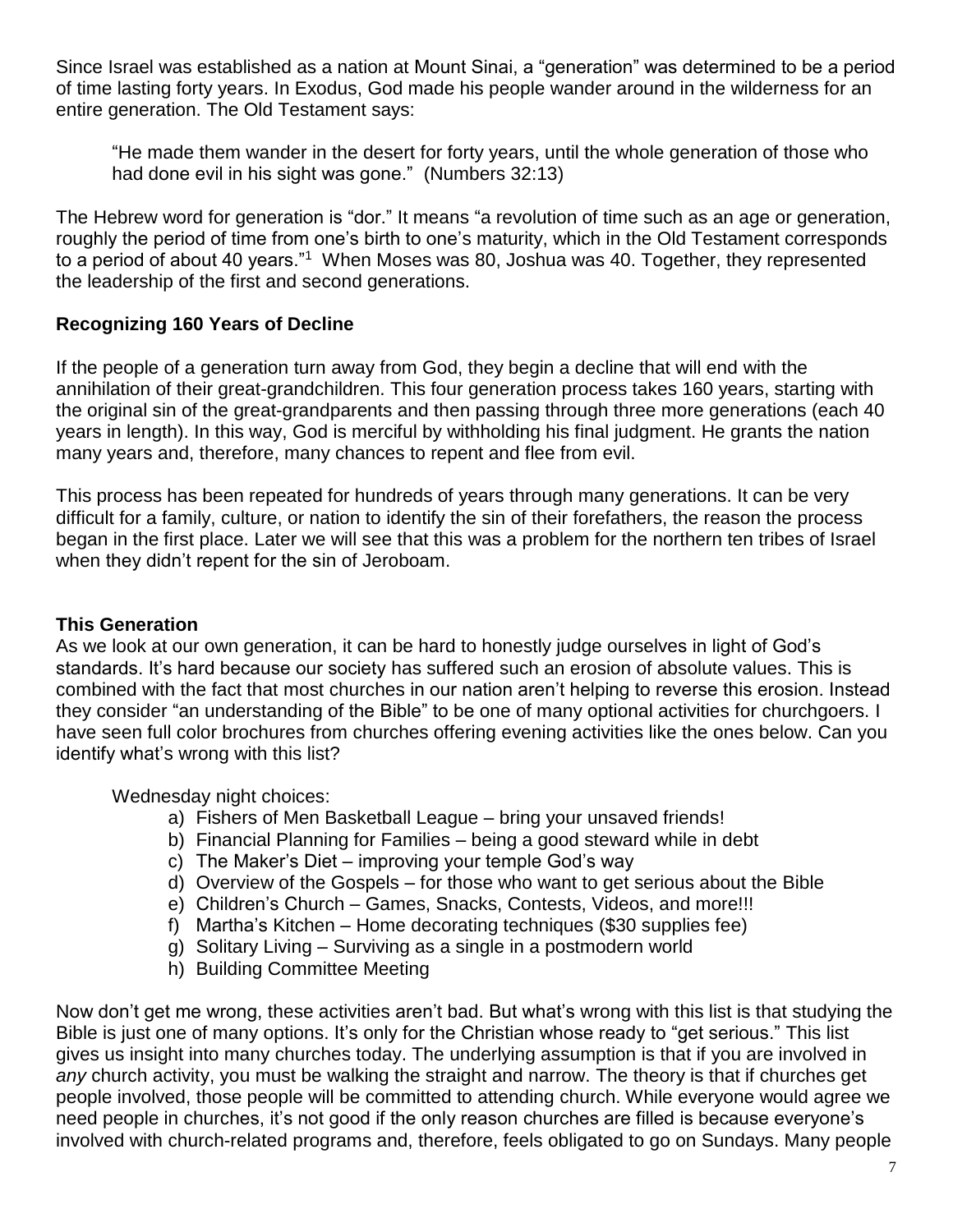only get involved with church programs in the first place because they want to have the traditional the stamp of Christian approval. They feel better about themselves if they can say: "I help with church nursery," or "I'm on worship team," or "I lead an outreach ministry."

The purpose of the church is *supposed to be*: communicating the revelation of scripture to believers.

"Faith comes from hearing the message, and the message is heard through the word of Christ." (Romans 10:17)

"Do not conform any longer to the pattern of this world, but be transformed by the renewing of your mind. Then you will be able to test and approve what God's will is." (Romans 12:2)

Paul tells Timothy:

"Until I come, devote yourself to the public reading of Scripture, to preaching and to teaching." (I Timothy 4:13)

Timothy is told to read, preach, and teach the scriptures (I Timothy 4:13) because "faith comes from hearing the message" (Romans 10:17). When people gain an understanding of scripture, they grow in faith as their minds are renewed. They no longer conform to the pattern of the world but are transformed as they start to understand God's plan for mankind and the standards he's set into place (Romans 12:1). Only when people have a good grasp on scripture are the local churches fulfilling their purpose. It is then that their congregants can go out into the world and be salt to their generation.

Salt in the ancient world did three things:

- 1) Preserved salt was added to meat before refrigeration to keep it from rotting
- 2) Prevented enemies poured salt on cities after they destroyed them to prevent anything from growing on the land ever again
- 3) Added flavor in the same way we use it today, salt has been used for ages to season food and draw out distinct flavors

Jesus told his disciples that they were the salt of the earth (Matthew 5:13). This means that those who believe in Jesus are supposed to help *preserve* their culture from moral decay, *prevent* the sins of their fathers from spreading to their generation, and add *flavor* to life by enjoying a happy and meaningful existence as part of God's plan. This is the purpose of the church as it relates to society, but this "saltiness" only comes after Christians first hear and understand the word of God.

Programs, activities, and social events have, sadly, replaced Bible teaching in our churches. Jesus says that once a church's saltiness is lost it can never be made salty again. The church is worthless to society if it's just a building full of people who have very busy schedules (full of church-related activities) but still think and act exactly like their generation. Jesus promised that pagan men will see the worthlessness of such a church and despise it.

"You are the salt of the earth. But if the salt loses its saltiness, how can it be made salty again? It is no longer good for anything, except to be thrown out and trampled by men." (Matthew 5:13)

A few years ago, I was asked to teach a Sunday school class for young adults (ages 20-30). I decided to teach on apologetics. The theme verse I used was I Peter 3:15, "Always be prepared to